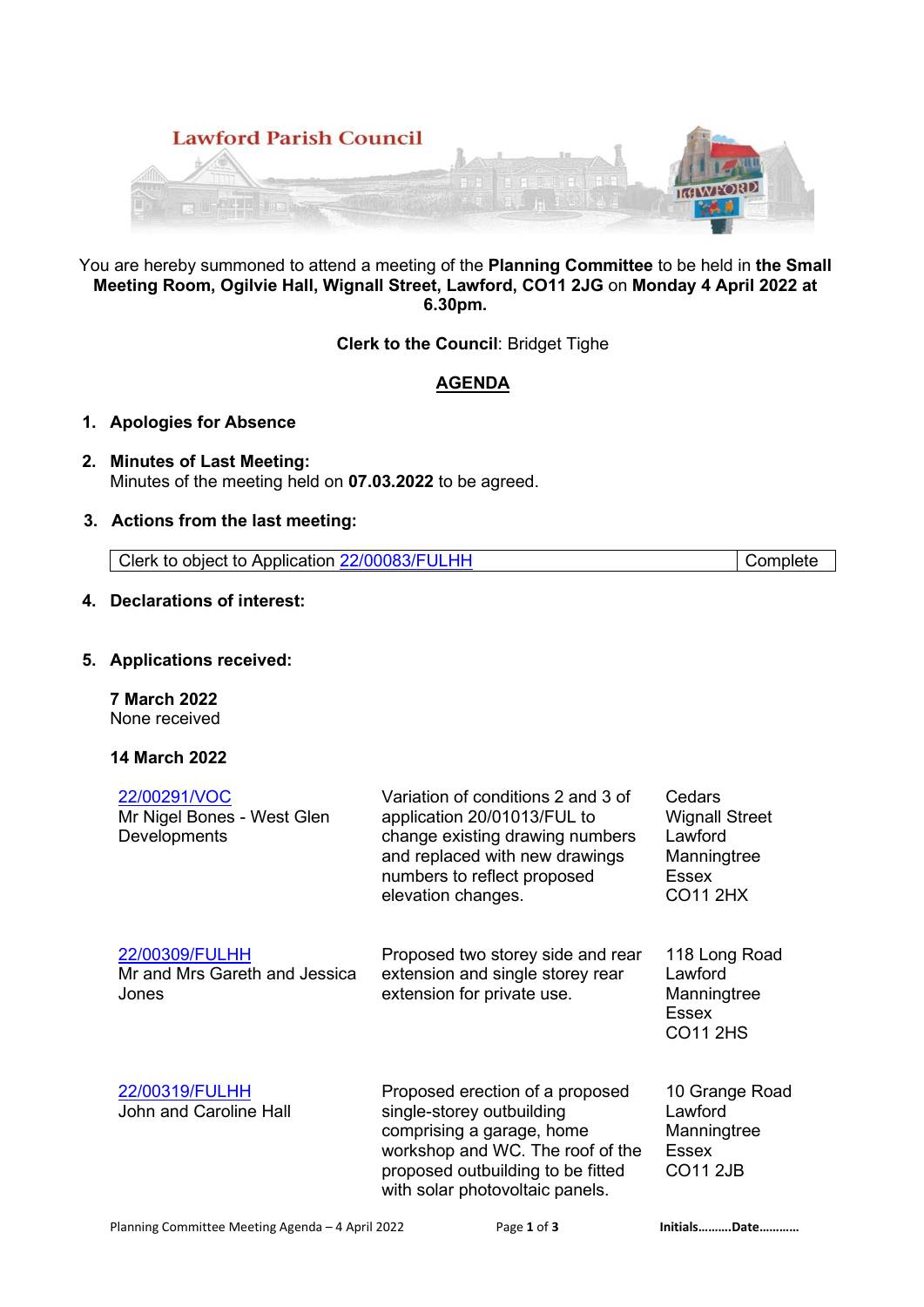**21 March 2022**  None received

#### **28 March 2022**

| 22/00401/FULHH   |  |  |  |  |
|------------------|--|--|--|--|
| Mr and Mrs Pates |  |  |  |  |

Proposed single storey rear extension.

15 Lawford Place Lawford Manningtree Essex CO11 2PT

## **Applications Determined**

#### **7 March 2022**

No determinations

### **14 March 2022**

No determinations

## **21 March 2022**

| 22/00083/FULH<br>н<br>Approval - Full<br>15.03.2022<br>Delegated<br>Decision | Mr Trevor Storey      | Proposed two storey side<br>extension, single storey<br>rear extension and<br>garage extension.<br>Boarding to be applied to<br>existing house and<br>proposed additions. | 5 Milton Road<br>Lawford<br>Manningtree<br>Essex<br>CO11 2EG    |
|------------------------------------------------------------------------------|-----------------------|---------------------------------------------------------------------------------------------------------------------------------------------------------------------------|-----------------------------------------------------------------|
| 22/00131/FULH<br>Н<br>Approval - Full<br>16.03.2022<br>Delegated<br>Decision | <b>Mr Clive Ellis</b> | Proposed demolition of<br>existing conservatory<br>and construction of<br>single storey lean to rear<br>extension (Variation to<br>design as approved<br>20/01820/FUL).   | 15 Lydgate Close<br>Lawford<br>Manningtree<br>Essex<br>CO11 2SU |

# **28 March 2022**

No determinations

- **6. Appeal under Section 78** Rose Farm 75 Hungerdown Lane, Lawford [see attached email]
- **7. Consultation on the Draft Plan for Garden Community** invitation to respond [see attached email]
- **8. Discussion on putting planning applications on the Lawford Parish Council website**
- **9. Discussion on the future of Planning meetings**
- **10. Matters raised by members for the next agenda.**

The next **Planning Committee Meeting** is scheduled for **3 May 2022.**